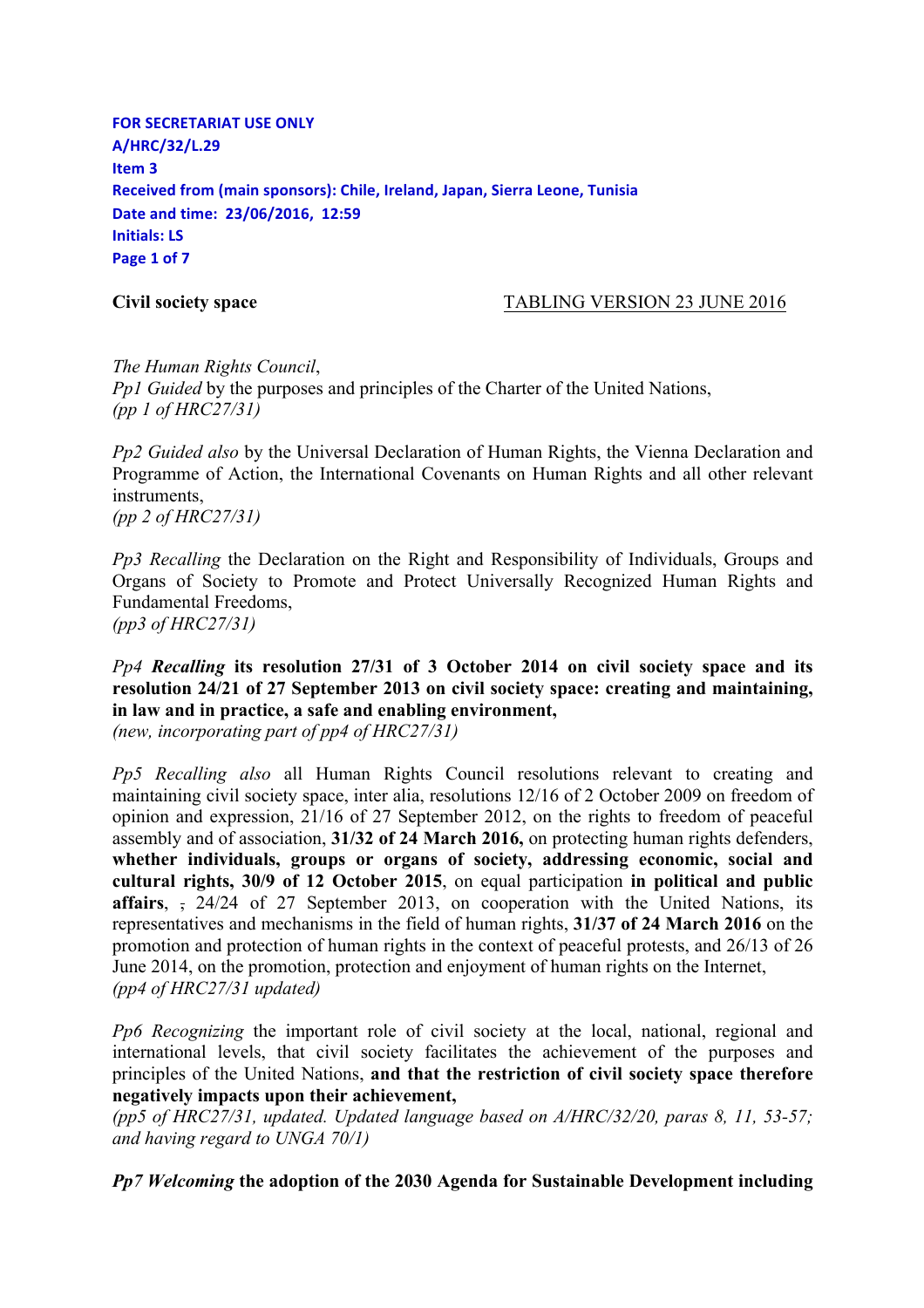**the commitments therein to inter alia promote peaceful and inclusive societies for sustainable development, provide access to justice for all, build effective, accountable and inclusive institutions at all levels, and strengthen the means of implementation and revitalize the Global Partnership for Sustainable Development, and further welcoming its recognition of the importance of multi-stakeholder partnerships for the achievement of the sustainable development goals,**

*(Based on UNGA/Res/70/1, particularly Goals 16 and 17 and target 17.7)*

*Pp8 Welcoming also* **the award of the Nobel Peace Prize to various civil society actors and human rights defenders, as a recognition of the decisive contribution that civil society can make in promotion of human rights and creation of peaceful dialogue and the building of pluralistic democracies, including the award to the civil society led National Dialogue Quartet in 2015,**

*(new)*

*Pp9 Gravely concerned* **that in many countries persons and organizations engaged in promoting and defending human rights and fundamental freedoms frequently face threats, harassment, attacks and suffer insecurity as a result of those activities, including through restrictions on freedom of association or expression or the right to peaceful assembly, or abuse of criminal or civil proceedings, or deplorable acts of intimidation and reprisal intended to prevent their cooperation with the United Nations and other international bodies in the field of human rights** *(based on UNGA res 66/164)*

*Pp10 Underscoring* that the legal framework within which civil society operates is that of national legislation consistent with the Charter of the United Nations and international human rights law,

*(pp7 of HRC27/31)*

*Pp11 Mindful* that domestic legal and administrative provisions and their application should facilitate, promote and protect an independent, diverse and pluralistic civil society, and in this regard strongly rejecting all threats, attacks, reprisals and acts of intimidation against civil society actors, and underscoring that States should investigate any such alleged acts, ensure accountability and effective remedies, and take steps to prevent any further such threats, attacks, reprisals or acts of intimidation, *(pp6 of HRC27/31)*

*Pp12 Deeply concerned* that, in some instances, domestic legal and administrative provisions, such as national security and counter-terrorism legislation, and other measures, such as provisions on funding to civil society, **registration or reporting requirements**, have sought to or have been misused to hinder the work and endanger the safety of civil society, and recognizing the urgent need to prevent and stop the use of such provisions, and to review and, where necessary, amend any relevant provisions in order to ensure compliance with international human rights law and, where applicable, international humanitarian law, *(pp8 of HRC27/31, updated by reference to report A/HRC/32/20)*

*Pp13 Recognising* **that the ability to seek, secure and use resources is essential to the existence and sustainable operation of civil society actors and that restrictions on**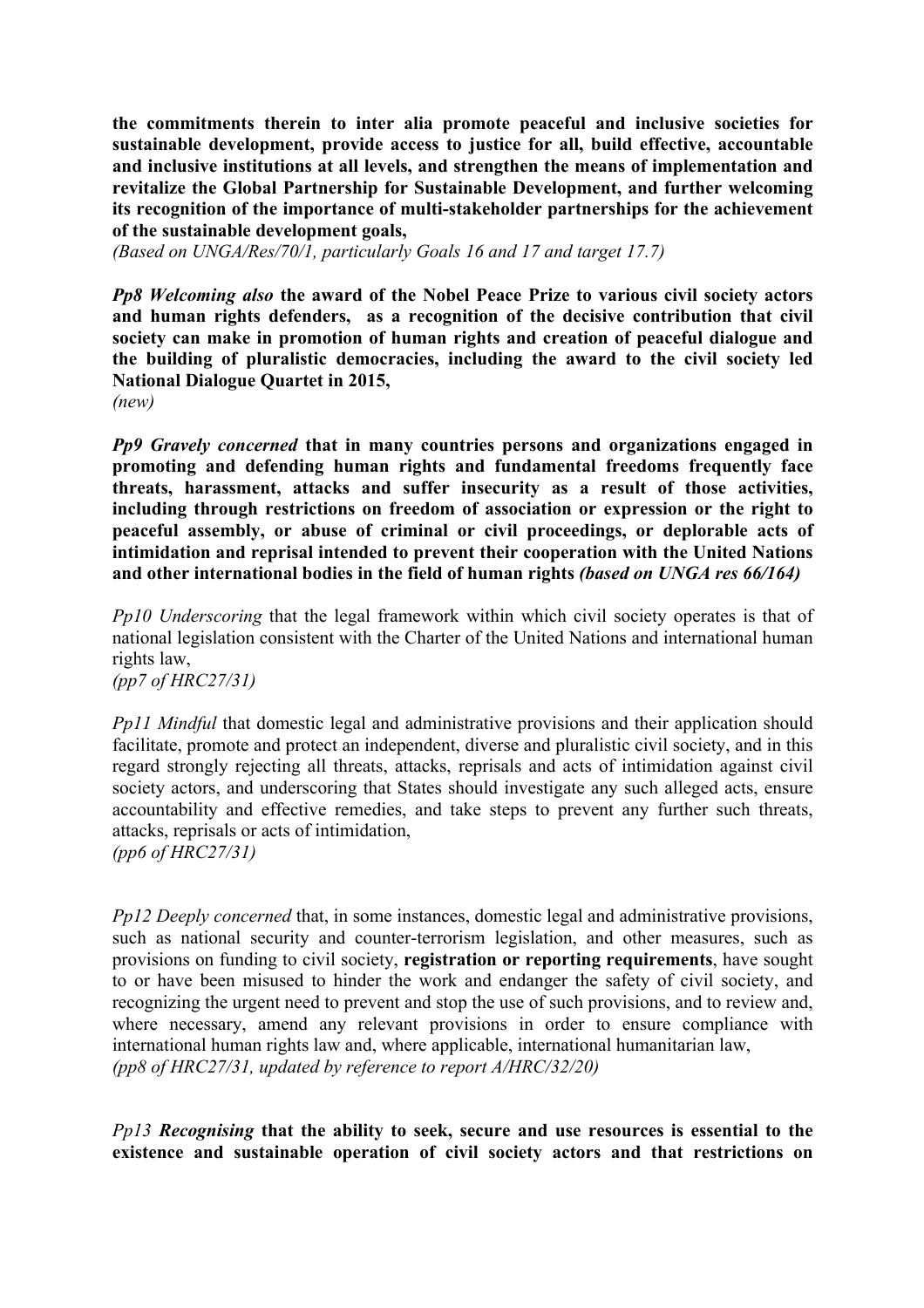## **funding to civil society actors may constitute a violation of the right to freedom of association,**

*(based on A/HRC/32/20 para 88)* 

*Pp14 Reaffirming* that special emphasis should be given to measures to assist in the strengthening of a pluralistic civil society, including through the strengthening of the rule of law, social and economic development, the promotion of the right to freedom of expression, online and offline, including artistic expression and creativity, access to information, the rights of peaceful assembly and freedom of association, including soliciting, receiving and utilizing resources, and the administration of justice, and to the real and effective participation of the people in the decision-making processes, *(pp9 of HRC27/31)*

*Pp15 Recognizing* the crucial importance of the active involvement of civil society, at all levels, in processes of governance and in promoting good governance, including through transparency and accountability, at all levels, which is indispensable for building peaceful, prosperous and democratic societies, *(pp10 of HRC27/31)*

1. *Emphasises* that creating and maintaining a safe and enabling environment in which civil society can operate free from hindrance and insecurity assists States in fulfilling their existing international human rights obligations and commitments, without which equality, accountability and the rule of law are severely weakened, **with implications at the national, regional and international levels,**

*(pp11 of HRC27/31 updated)*

## 2. *Welcomes* **the report of the UN High Commissioner for Human Rights on practical recommendations for the creation and maintenance of a safe and enabling environment for civil society, based on good practices and lessons learned<sup>1</sup> ,** *(new)*

3. *Reminds* States of their obligation to respect and fully protect the civil, political, economic, social and cultural rights of all individuals, inter alia, the rights to freedom of expression and opinion and to assemble peacefully and associate freely, online as well as offline, including for persons espousing minority or dissenting views or beliefs, and that respect for all such rights, in relation to civil society, contributes to addressing and resolving challenges and issues that are important to society, such as addressing financial and economic crises, responding to public health crises, responding to humanitarian crises, including in the context of armed conflict, promoting the rule of law and accountability, achieving transitional justice goals, protecting the environment, realizing the right to development, empowering persons belonging to minorities and vulnerable groups, combating racism and racial discrimination, supporting crime prevention, countering corruption, promoting corporate social responsibility and accountability, combating human trafficking, empowering women,youth and children, advancing social justice and consumer protection, and the realization of all human rights and implementation of the 2030 Agenda;

*(op2 of HRC27/31)*

 

 $1$  A/HRC/32/20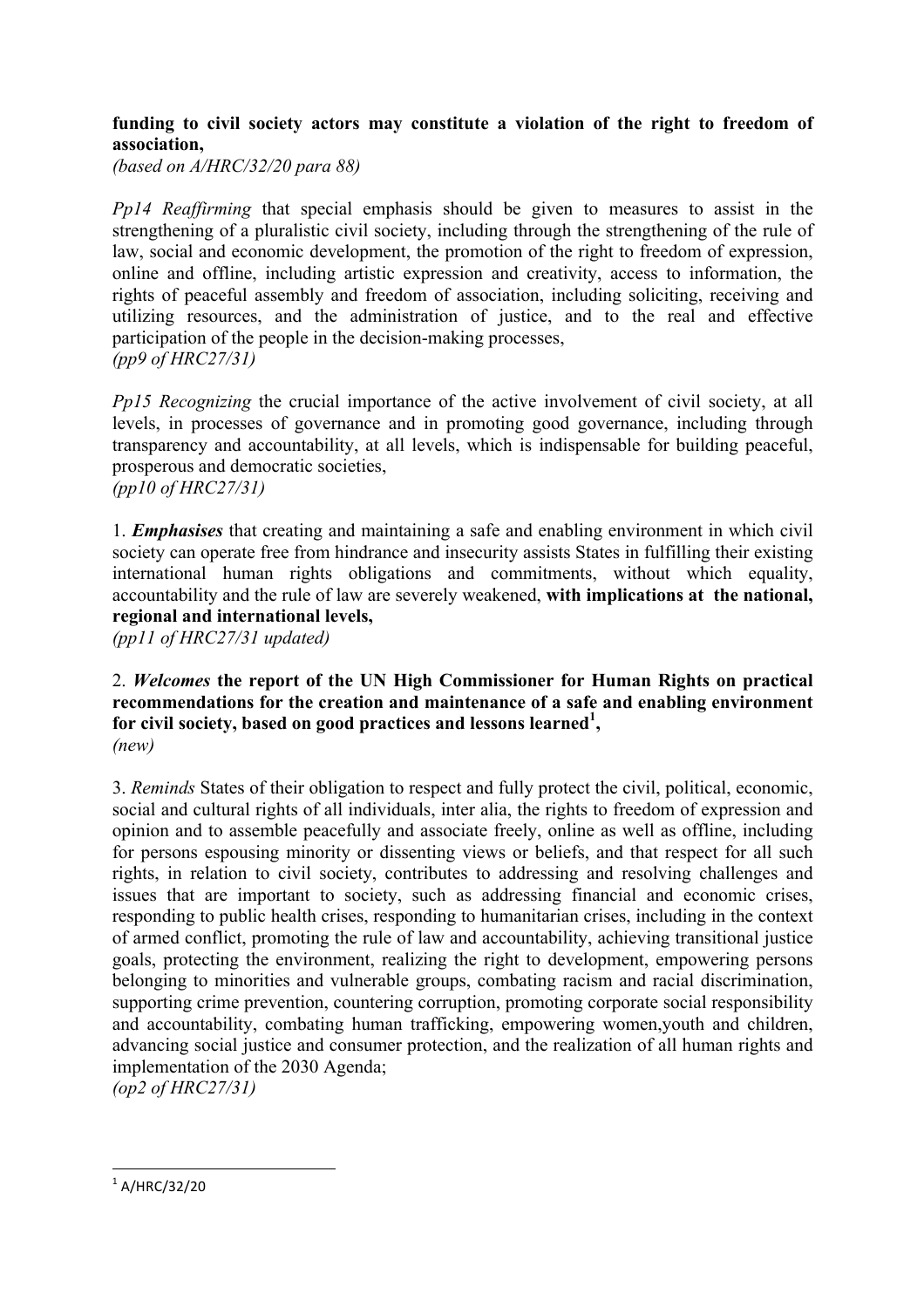4. *Urges* States to create and maintain, in law and in practice, a safe and enabling environment in which civil society can operate free from hindrance and insecurity; *(op3 of HRC27/31)*

5. *Emphasizes* the importance of civil society space for empowering persons belonging to minorities and vulnerable groups, as well as persons espousing minority or dissenting views or beliefs, and in that regard calls upon States to ensure that legislation, policies and practices do not undermine the enjoyment by such persons of their human rights or the activities of civil society in defending their rights; *(op4 of HRC27/31)*

6. *Also emphasizes* the important role of artistic expression and creativity in the development of society and, accordingly, the importance of a safe and enabling environment for civil society in that regard, in line with article 19 of the International Covenant on Civil and Political Rights;

*(op5 of HRC27/31)*

7. *Urges* States to ensure access to justice, accountability and end impunity for human rights violations and abuses against civil society actors, including by putting in place, and where necessary reviewing and amending, relevant laws, policies, institutions and mechanisms to create and maintain a safe and enabling environment in which civil society can operate free from hindrance, insecurity and reprisals; *(op9 of HRC27/31)*

8. *Calls upon* States to ensure that domestic provisions on funding to civil society actors are in compliance with their international human rights obligations and commitments and are not misused to hinder the work or endanger the safety of civil society actors, and underlines the importance of the ability to solicit, receive and utilize resources for their work; *(op10 of HRC27/31)*

9. *Urges* all non-State actors to respect all human rights and not to undermine the capacity of civil society to operate free from hindrance and insecurity; *(op11 of HRC27/31)*

10. *Emphasizes* the essential role of civil society in subregional, regional and international organizations, including in support of the organizations' work, and in sharing experience and expertise through effective participation in meetings in accordance with relevant rules and modalities, and in this regard reaffirms the right of everyone, individually and in association with others, to unhindered access to and communication with subregional, regional and international bodies, and their representatives and mechanisms; *(op12 of HRC27/31)*

11. *Recognizes* the valuable contribution of national, subregional, regional and international human rights mechanisms and bodies, including the universal periodic review and special procedures of the Human Rights Council, the human rights treaty bodies and national human rights institutions, to the promotion and protection of civil society space; *(partial repeat of op13 of HRC27/31)*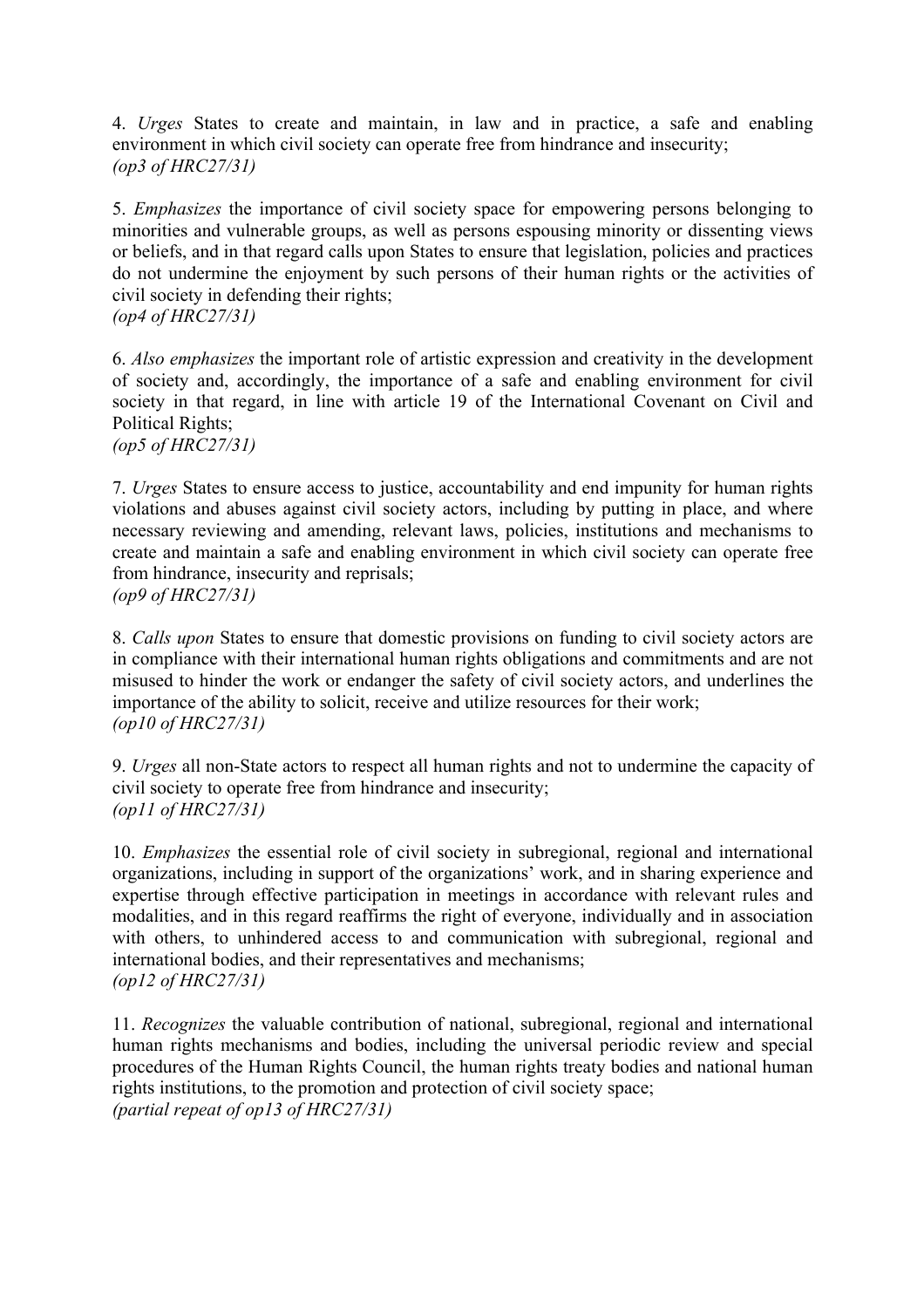**12.** *Encourages* **special procedures of the Human Rights Council, the treaty bodies and relevant UN bodies, agencies, funds and programmes to continue to address relevant aspects of civil society space in the framework of their respective mandates;** *(new, building on op 13 of HRC27/31)*

**13.** *Urges* **States to ensure that the creation and maintenance of a safe and enabling environment for civil society in the context of the universal periodic review and encourages States in that regard to consult civil society in the preparation of their national report, consider including in their national reports information on relevant domestic provisions and steps, consider making relevant recommendations to States under review, assist States in the implementation of relevant recommendations through, inter alia, the sharing of experiences, good practices and expertise and offering technical assistance, on the basis of requests and with the consent of the States concerned; and conducting broad consultations with civil society in the follow-up of their review,**

*(new, based on op21 of HRC resolution 29/8, strengthening efforts to prevent and eliminate child, early and forced marriage; op19 of HRC Resolution 24/17, Conscientious objection to military service; op 9 of HRC Resolution 31/37 on peaceful protests and op13 of HRC resolution 21/21, enhancement of technical cooperation and capacity-building in the field of human rights, resolution 16/21)*

**14***. Urges* **States to create and maintain, in law and in practice, a safe and enabling environment for civil society and in this regard to use good practices such as inter alia those compiled in the report of the Office of the United Nations High Commissioner for Human Rights on "practical recommendations for the creation and maintenance of a safe and enabling environment for civil society, based on good practices and lessons learned"2 , by inter alia:**

**(a) taking steps to ensure a supportive legal framework and access to justice, including by acknowledging publicly the important and legitimate role of civil society in the promotion of human rights, democracy and rule of law including through public statements and public information campaigns and better addressing business-related human rights abuses through effective implementation of the UN Guiding Principles on Business and Human Rights;** 

**(b) contributing to a public and political environment conducive to civil society work, including through strengthening the rule of law, the administration of justice, social and economic development, access to information, promotion of the rights to freedom of opinion and expression online and offline, peaceful assembly and association and to participate in public affairs as well as promoting the real and effective participation of the people in the decision-making processes; and taking steps to ensure that all domestic legal provisions impacting on civil society actors including counter-terrorism measures with relevant international human rights obligations and commitments including the Declaration on the Right and Responsibility of Individuals, Groups and Organs of Society to Promote and Protect Universally Recognized Human Rights and Fundamental Freedoms , maintaining accessible domestic procedures for establishment or registration of organisations and associations, and access to national, regional and international human rights mechanisms** 

 

 $^{2}$  A/HRC/32/20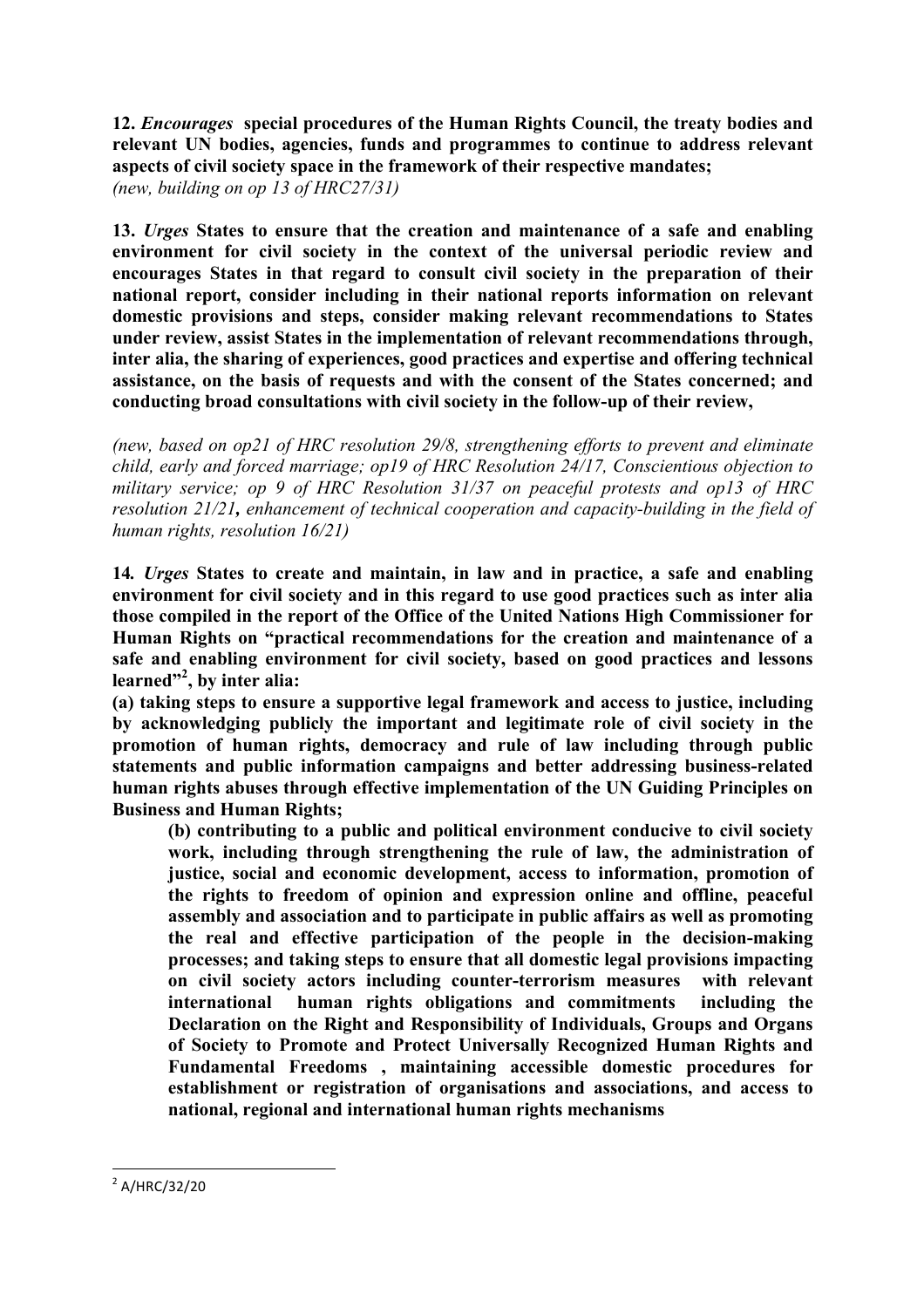**(c) providing for access to information including through adopting clear laws and policies providing for effective disclosure of information held by public authorities and a general right to request and receive information subject to clearly and strictly defined exceptions in accordance with international human rights law** 

**(d) providing for participation of civil society actors including through enabling them to participate in public debate on decisions that would contribute to the promotion and protection of human rights and the rule of law and on any other relevant decisions, , to provide input on the potential implications of legislation when it is being developed, debated, implemented or reviewed, and exploring new forms of participation and opportunities brought about by information and communications technology and social media**

**(e) providing for a long-term supportive environment for civil society including through education that is aimed at strengthening the respect of human rights and fundamental freedoms** 

*(new, based on A/HRC/32/20, op5 of resolution 27/5 safety of journalists, pp6, pp8, pp9, op6, op8, op 9 and op10 of resolution 27/31 civil society space, op 2 of resolution 26/22, op 13 of resolution 31/32 human rights defenders OR pp14 of resolution 31/14 good governance, op7(h) resolution 30/9 equal participation in political and public affairs, para 67 Vienna Declaration and Programme of Action, based on UDHR, ICESCR, World Programme for Human Rights Education resolutions and report A/HRC/32/20]*

**15.** *Invites* **States to seek technical assistance and advice in this regard, including from the Office of the United Nations High Commissioner for Human Rights, relevant special procedures of the Human Rights Council and from regional human rights mechanisms;** *(based on e.g. HRC/Res 31/37 on peaceful protests)* 

*16. Further invites* **States and other stakeholders to brief, on a voluntary basis, the Human Rights Council at its thirty-fifth session on measures taken to implement the recommendations contained in report A/HRC/32/20 of the High Commissioner;** *(new)* 

17*. Welcomes* the work of the Office of the United Nations High Commissioner for Human Rights to promote and protect civil society space, including its work on widening the democratic space, and invites it to continue efforts in this regard; *(op14 of HRC27/31)*

**18. Requests the High Commissioner to prepare a report compiling information on the procedures and practices in respect of civil society involvement with regional and international organisations including United Nations bodies, agencies, fundsand programmes, as well as the contribution of civil society to their work and challenges and best practices, and in that regard to continue to engage with and seek input from those organisations and entities as well as the views of States, national human rights institutions, civil society and other stakeholders and to submit the compilation to the Human Rights Council at its thirty-eight session;**  *(new)*